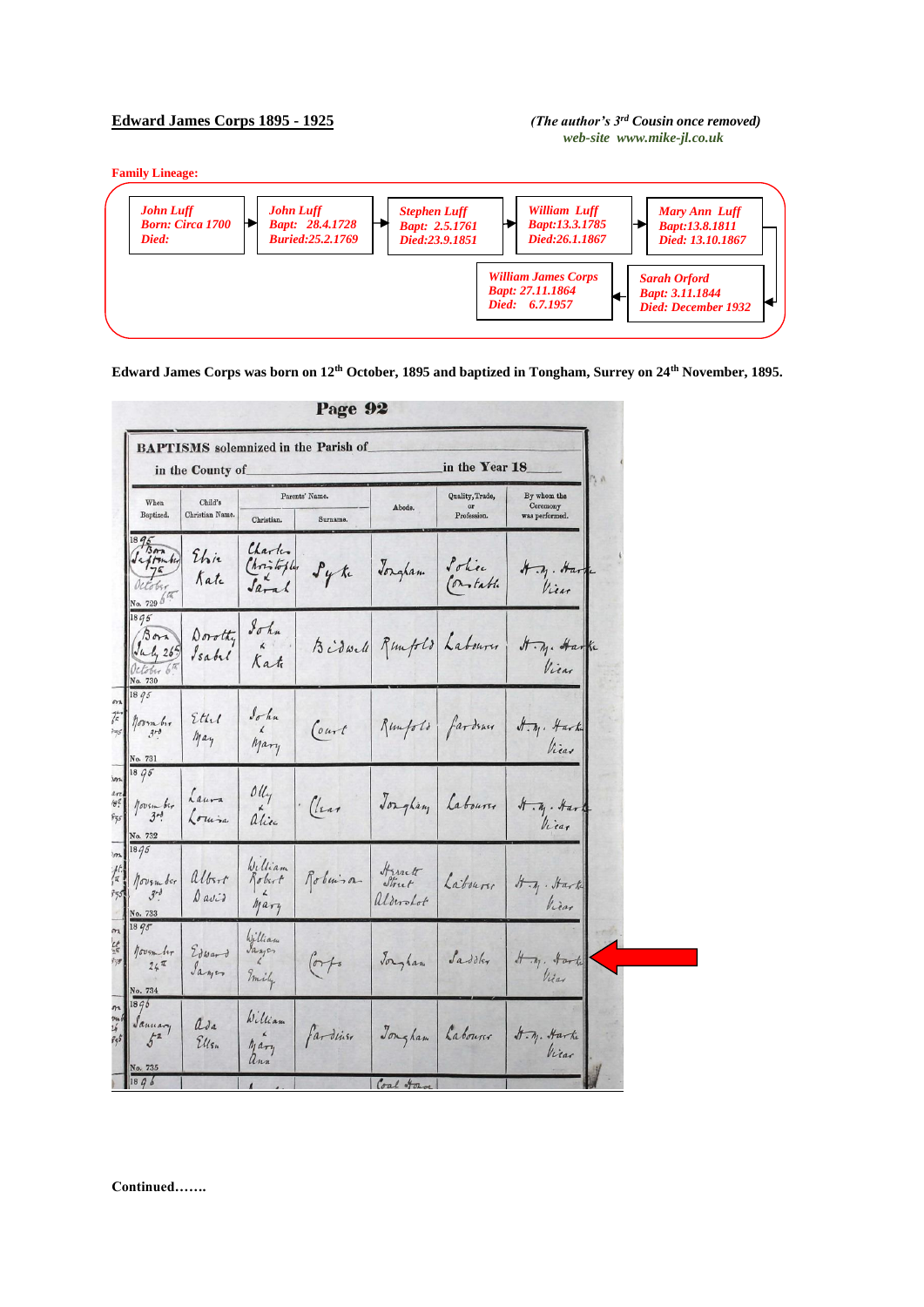

**The 1911 Census shows Edward James now aged 15, living with his family in the village of Tongham, near Farnham.** 

| Number of Schools 263<br>CENSUS OF ENGLAND AND<br>WALES.<br>I9II.<br>(To be filled up by the Em<br>Defore writing on this Schedale please read the Examples and the Instructions given on the other side of the paper, as well as the headings of the Columns. The entries should be written in InE<br>The contents of the Schedule will be treated as confidential. Strict care will be taken that no information is disclosed sich regard to indicidual persons. The returns are not to be used for proof of age, as in connection |                                                                                                                                                                                                                                                      |                                                                                                                            |                                                                                                                                                                                                                                                                                     |                                                                                                                                                                                                                                                                                                                                                                                                                                                                                                                                                                                                                    |                                                                                                                                                                                                                                                                                                                 |                                                                         |                    |                                                                                                                                                                                                                                                                                                         |            |                                                                                                                                                                                                                                                                                                                                                                                                                                                                                                                |                                                                                                                                                                                                                                                                                                                                                                                                                                                                                                                                                                                                                                                                                                                                                      |                                                     |                                                                                                                                                                                                                                                                                                                                                                                                                                                                                                               |                                                                                                                                                                                                  |                                                                                                                                                                                                |                                                                                                                                                                                                                                                                                                                           |
|--------------------------------------------------------------------------------------------------------------------------------------------------------------------------------------------------------------------------------------------------------------------------------------------------------------------------------------------------------------------------------------------------------------------------------------------------------------------------------------------------------------------------------------|------------------------------------------------------------------------------------------------------------------------------------------------------------------------------------------------------------------------------------------------------|----------------------------------------------------------------------------------------------------------------------------|-------------------------------------------------------------------------------------------------------------------------------------------------------------------------------------------------------------------------------------------------------------------------------------|--------------------------------------------------------------------------------------------------------------------------------------------------------------------------------------------------------------------------------------------------------------------------------------------------------------------------------------------------------------------------------------------------------------------------------------------------------------------------------------------------------------------------------------------------------------------------------------------------------------------|-----------------------------------------------------------------------------------------------------------------------------------------------------------------------------------------------------------------------------------------------------------------------------------------------------------------|-------------------------------------------------------------------------|--------------------|---------------------------------------------------------------------------------------------------------------------------------------------------------------------------------------------------------------------------------------------------------------------------------------------------------|------------|----------------------------------------------------------------------------------------------------------------------------------------------------------------------------------------------------------------------------------------------------------------------------------------------------------------------------------------------------------------------------------------------------------------------------------------------------------------------------------------------------------------|------------------------------------------------------------------------------------------------------------------------------------------------------------------------------------------------------------------------------------------------------------------------------------------------------------------------------------------------------------------------------------------------------------------------------------------------------------------------------------------------------------------------------------------------------------------------------------------------------------------------------------------------------------------------------------------------------------------------------------------------------|-----------------------------------------------------|---------------------------------------------------------------------------------------------------------------------------------------------------------------------------------------------------------------------------------------------------------------------------------------------------------------------------------------------------------------------------------------------------------------------------------------------------------------------------------------------------------------|--------------------------------------------------------------------------------------------------------------------------------------------------------------------------------------------------|------------------------------------------------------------------------------------------------------------------------------------------------------------------------------------------------|---------------------------------------------------------------------------------------------------------------------------------------------------------------------------------------------------------------------------------------------------------------------------------------------------------------------------|
| NAME AND SURNAME                                                                                                                                                                                                                                                                                                                                                                                                                                                                                                                     | RELATIONSHIP                                                                                                                                                                                                                                         | AGE<br>and SEX<br>PARTICULARS as to MARRIAGE.                                                                              |                                                                                                                                                                                                                                                                                     |                                                                                                                                                                                                                                                                                                                                                                                                                                                                                                                                                                                                                    |                                                                                                                                                                                                                                                                                                                 | than the preparation of Statistical Tables.<br>PROFESSION or OCCUPATION |                    |                                                                                                                                                                                                                                                                                                         |            |                                                                                                                                                                                                                                                                                                                                                                                                                                                                                                                | <b>BIRTHPLACE</b>                                                                                                                                                                                                                                                                                                                                                                                                                                                                                                                                                                                                                                                                                                                                    | of every person.                                    | NATIONALITY<br>of your Person<br>born in a                                                                                                                                                                                                                                                                                                                                                                                                                                                                    | INFIRMITY.                                                                                                                                                                                       |                                                                                                                                                                                                |                                                                                                                                                                                                                                                                                                                           |
| of every Person, whether Member of Family, Visitor, Boarder, or Servant,<br>who<br>(1) passed the night of Sunday, April 2nd, 1911, in this dwelling and was alive at midnight, or<br>(2) arrived in this dwelling on the morning of Monday, April 3rd, not<br>having been enumerated elsewhere.<br>No one else must be included.<br>For order of extering names see Examples on                                                                                                                                                     | State whether $\frac{\mu_{\rm EDM} \Gamma}{\mu_{\rm EDM}} \approx 8 \, {\rm cm}^{-3}$<br>which $\alpha_{\rm EDM} \sim 100$<br>where Education ( $\alpha_{\rm EDM} \sim 100$ ) . Writter $\alpha_{\rm EDM} \sim 100$<br>$\alpha_{\rm EDMDM} \sim 100$ | For Infants<br>For thinks<br>Bale the age<br>Bale the age<br>bar out month<br>tine month,"<br>etc.<br>Ages<br>Female<br>of | $\begin{array}{c} \text{Write} \\ = \text{Single}, \text{``} \\ \text{``Maxmed''} \\ \text{``Widow''}, \\ \text{or ``Widow''}, \\ \text{corresponds of}\\ \text{all persons} \\ \text{argd 15 years} \\ \text{and} \\ \text{intraity} \\ \text{and} \\ \text{intraity} \end{array}$ | $\begin{array}{l} \textbf{Com-} \\ \textbf{pointed} \\ \textbf{present} \\ \textbf{linear} \\ \textbf{has} \\ \textbf{lasted} \\ \textbf{in the shape} \\ \textbf{in the image} \\ \textbf{in the image} \\ \textbf{in the image} \\ \textbf{in the image} \\ \textbf{in the image} \\ \textbf{in the image} \\ \textbf{in the image} \\ \textbf{in the image} \\ \textbf{in the image} \\ \textbf{in the image} \\ \textbf{in the image} \\ \textbf{in the image} \\ \textbf{in the image} \\ \textbf{in the image} \\ \textbf{in the image} \\ \textbf{in the image} \\ \textbf{in the image} \\ \textbf{in the$ | State, for each Married Woman<br>entered on this Schedule, the<br>number of :-<br>Children bren alive to<br>$\begin{array}{c} \text{present Marrique} \\ \text{(If no children born} \\ \text{alive write "None "in Column 7)}. \end{array}$<br>Total Californ Children<br>Born Hong Inch<br>Alive, Living Died |                                                                         | See Instructions 1 | Paranul Occupation,<br>The reply abould show the precise branch of Precession, Trade, Manufacture, &c.<br>$^\circ$ comped in any Trade or Masufacture, the particular kind of work done, and the Article suble of Material worked or dealt in should be sharily indicated.<br>to 8 and Examples on back |            | Industry or Service with<br>which worker is connected.<br>This quantim ahould gener ally be a<br>moreced by stating the luminous carried on $\mathcal{V}_T$ this due over<br>the sampleyer. If this is complexed in the sampleyer. If this is the quantion metal of<br>a $10$ lb. If any station used<br>No cause tended for Demonic Sec. $\mathcal{U}$ , we<br>are an province and provincial body $\mathcal{U}$ , which<br>is body once when body .<br>(See Instruction 9 and Examples on back of Schodule.) | Whether Englepe<br>Worker,<br>or Warking on<br>Own Account<br>Write uppeaks the same of each person $\arg\max_{\{0,1\} \in \mathcal{P}\}}$ Trade or Industry, $\lim_{\mathcal{P} \to \mathcal{P}}$ When is supported to the same of the same of the same of the same of the same of the $\log$<br>dressific servants).<br>$\begin{array}{l} \hbox{(2)} - \hbox{Weker} = \hbox{(3)} \\ \hbox{(4)} - \hbox{Weker} = \hbox{(4)} \\ \hbox{(4)} - \hbox{weching free as} \end{array}$<br>$\begin{tabular}{ c c } \hline \texttt{supfig} (opt), & or \\ \hline \texttt{3}^{\prime\prime} = \texttt{Oend}, & \texttt{Oend} \\ \hline \hline \texttt{supfig} (tag) & \texttt{there} \\ \hline \texttt{and} & \texttt{supfig} (opt). \\ \hline \end{tabular}$ | Weeking at<br>Write the<br>"At Bane"<br>"Openie the | $(2) \  \, \mbox{If} \  \  \, \mbox{hom-in. any other part of} \\ \mbox{the. Brainh. Engiew, writing} \\ \mbox{the name of the. Popmformes, and} \\ \mbox{Chowry,} \  \  \, \mbox{the. and} \  \  \, \mbox{of. the.} \\ \mbox{Provines or State.} \end{array}$<br>(3) H been in a Foreign Country.<br>write the name of the Country.<br>(4) If born at sea, write " At Sea."<br>Norm.—In the case of persons here observers than in England or Wales, state whicher "Resultant" or "Visitor" in this Country. | $\begin{tabular}{ll} (1) \hline \texttt{H} & born in \texttt{ the United King} \\ \texttt{dom}, \texttt{ write the name of the} \\ \texttt{Country}, \texttt{and Town or Farish}. \end{tabular}$ | State whether<br>" British sub-<br>Age." Naturalized<br>British sub-<br>ject," giving<br>year of natu-<br>ralisation.<br>If of foreign<br>mationality,<br>state whether<br>-Bussian,<br>erte." | any pens<br>Schedule is :-<br>$\begin{array}{ll} (1) \ \cdots \ \text{Total1} \\ \text{Dend}^* \ \text{or} \ \text{T} \text{Dess} \\ \text{and } \text{Domh}^* \\ (2) \ \cdots \ \text{Totally} \end{array}$<br>(3) "Lunatic,<br>or<br>state the infirm<br>opposite that pe<br>summer alune.<br>age at which<br>affirmed. |
| Milliam Mares. Borps<br>Emily Corps<br>Edward James Gorbs<br>George Henry Corps<br>Forthe Hild Gorbs<br>Annie Hedger                                                                                                                                                                                                                                                                                                                                                                                                                 | $\overline{\mathbf{z}}$<br>Head<br>Mile<br>et ong<br>$\sqrt{2\pi}$<br>Sampler                                                                                                                                                                        | ×.<br>46<br>44<br>16<br>$\sigma$<br>$\frac{1}{2}$<br>45                                                                    | п<br>Harried<br>Unried<br>Singh<br>Jengle                                                                                                                                                                                                                                           | ×<br>18<br>18                                                                                                                                                                                                                                                                                                                                                                                                                                                                                                                                                                                                      | $T_{\rm H}$<br>п<br>$\hat{p}$<br>$\rightarrow$<br>$\mathbf{B}$<br>$\mathbf{3}$                                                                                                                                                                                                                                  | <b>The</b>                                                              | Sick Mark          | Carness Mater                                                                                                                                                                                                                                                                                           | 805<br>437 | Demphili House<br>association<br>(To be filled up by, or on behalf of, the Mead of Family or other person in occupation, or in charge, of this dwelling.)                                                                                                                                                                                                                                                                                                                                                      | m.<br>Oca afa 14 Home<br>of of the                                                                                                                                                                                                                                                                                                                                                                                                                                                                                                                                                                                                                                                                                                                   |                                                     | Fornham . Vurrey<br>Tongham Furry But sub bypan<br>Torpham Parray - "Int Ind bridge<br>Towham                                                                                                                                                                                                                                                                                                                                                                                                                 |                                                                                                                                                                                                  | $\overline{15}$<br>Brit sale from<br>Trigham Purrey British protega<br>Purray - Brit sul boites<br>Remford Exec Britary party                                                                  |                                                                                                                                                                                                                                                                                                                           |
| (To be filled up by the Ennison<br>Initials of European Y. Y.                                                                                                                                                                                                                                                                                                                                                                                                                                                                        |                                                                                                                                                                                                                                                      | Fernise<br>$\overline{\mathbf{3}}$<br>$\mathbf{3}$                                                                         | Presin<br>6                                                                                                                                                                                                                                                                         |                                                                                                                                                                                                                                                                                                                                                                                                                                                                                                                                                                                                                    |                                                                                                                                                                                                                                                                                                                 |                                                                         |                    | Write below the Number of Rooms in this Dwelling (House, Tenement, or Apartment).<br>Count the kitchen as a room but do not count the kitchen as a room but do not count selliery. Indiang, labby, sheet, bathroom;<br>not warehouse                                                                    | Leven      |                                                                                                                                                                                                                                                                                                                                                                                                                                                                                                                |                                                                                                                                                                                                                                                                                                                                                                                                                                                                                                                                                                                                                                                                                                                                                      |                                                     | I declare that this Schedule is correctly filled up to the best of my knowledge and belief.<br>Signature Villiam James Corps<br>Postal Address Tougham Harnham                                                                                                                                                                                                                                                                                                                                                |                                                                                                                                                                                                  | funy                                                                                                                                                                                           |                                                                                                                                                                                                                                                                                                                           |
|                                                                                                                                                                                                                                                                                                                                                                                                                                                                                                                                      |                                                                                                                                                                                                                                                      |                                                                                                                            |                                                                                                                                                                                                                                                                                     |                                                                                                                                                                                                                                                                                                                                                                                                                                                                                                                                                                                                                    |                                                                                                                                                                                                                                                                                                                 |                                                                         |                    |                                                                                                                                                                                                                                                                                                         |            |                                                                                                                                                                                                                                                                                                                                                                                                                                                                                                                |                                                                                                                                                                                                                                                                                                                                                                                                                                                                                                                                                                                                                                                                                                                                                      |                                                     |                                                                                                                                                                                                                                                                                                                                                                                                                                                                                                               |                                                                                                                                                                                                  |                                                                                                                                                                                                |                                                                                                                                                                                                                                                                                                                           |
| L.<br>William James Gorps<br>Emily Corps<br>Edward James Corps<br>Henry Corps<br>yerrie:<br>Hildd<br>grother<br>Gorbs<br>Annie Hedgen                                                                                                                                                                                                                                                                                                                                                                                                | $\mathbf{z}$<br>Head<br>hipe<br>Lon<br>$\vec{v}_{m}$<br>Faulter                                                                                                                                                                                      | G.<br>46<br>44<br>15<br>10<br>$\frac{1}{2}$<br>$45 -$                                                                      | E<br>Harried<br>Married<br>Singh<br>Vingle                                                                                                                                                                                                                                          | ×<br>$-48$<br>18                                                                                                                                                                                                                                                                                                                                                                                                                                                                                                                                                                                                   | 7.1<br>$\overline{3}$                                                                                                                                                                                                                                                                                           | n.<br>1911<br>$\mathbf{R}$                                              | Lick Nurse         | 10.<br>Harney Maker                                                                                                                                                                                                                                                                                     | QQf<br>477 | ples on back of Schedule.)<br>n.<br>Demphtis House<br>gasociation                                                                                                                                                                                                                                                                                                                                                                                                                                              | trade employer)<br>12.<br>Section 1                                                                                                                                                                                                                                                                                                                                                                                                                                                                                                                                                                                                                                                                                                                  |                                                     | All Home<br>Torphery<br>Tongham<br>Romford                                                                                                                                                                                                                                                                                                                                                                                                                                                                    | 34<br>Fornham - Sworey<br>$6 - 10$                                                                                                                                                               | Brit sub por<br>Tougham Survey But tukh pain<br>Torgham Purrey District partir<br>Survey - Bit sel failey<br>Parrey - Mit 34 barte<br>Brit-sel pails                                           | 15.                                                                                                                                                                                                                                                                                                                       |

**Continued……..**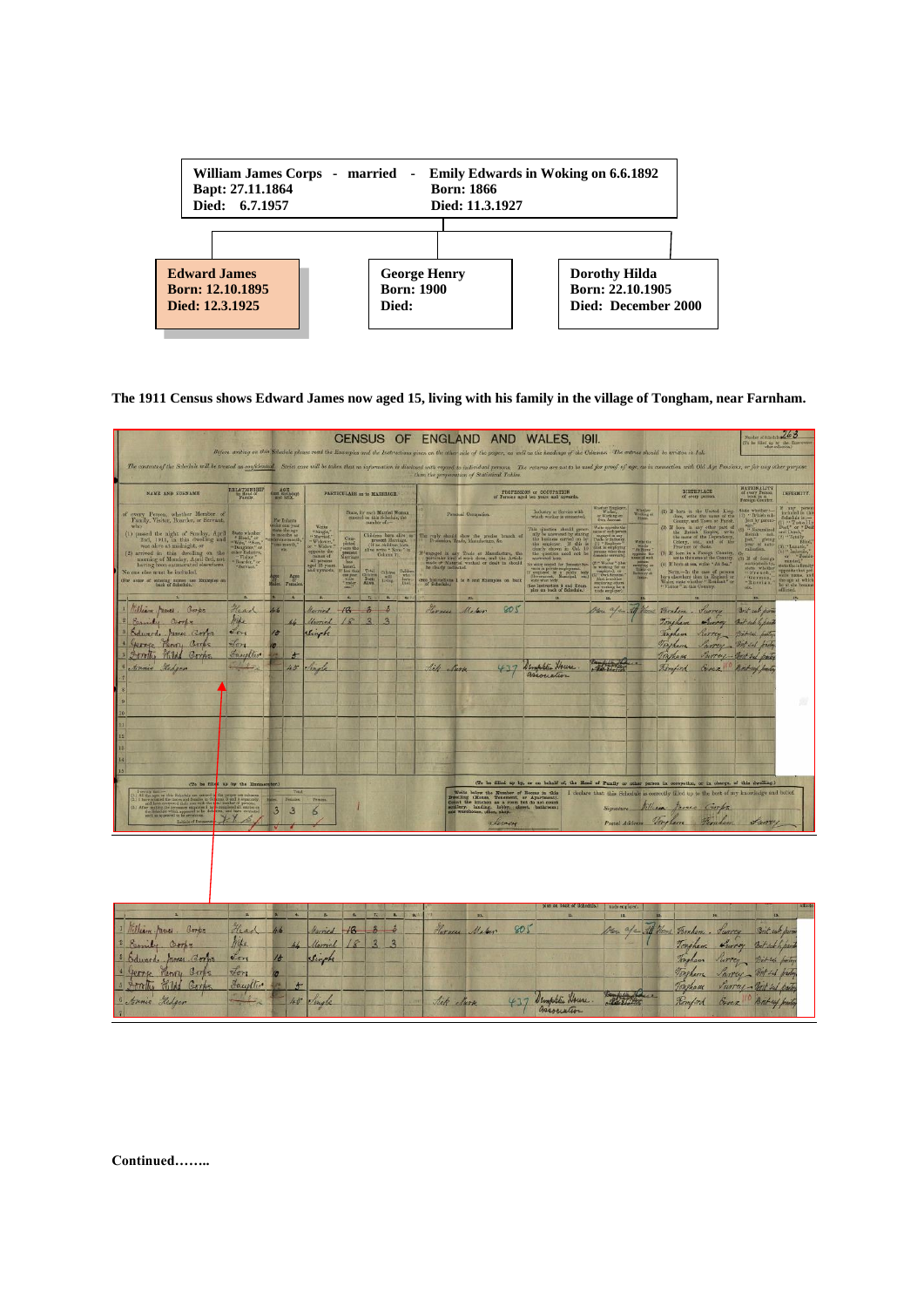**Edward James Corps was employed at the London & Western Railway Company on 27th July, 1911. Below is the employment record of Edward, it shows him as being 5'4", also he released for military service on 15th March, 1917. He was demobed and returned to work on 20 th February, 1919.** 

 $22639$ Name in full Corps, Edward, Vacue  $0.4505$ Born 12 2 October 1895 Height 5 n. 4 in. Number of Testimonial 201 Address when appointed By whom recommended  $\mathcal{A}$  $\times$ Date of Appointment Q 1910 at aldersha Wares 6 If Married or Single Grade Lan per week Remarks V. Back spl Eyesight to be re- da  $7.$  $27$  $\frac{1}{2}$  $53\mu$  $154.46$  $\frac{1}{2}$ 15378  $5.$  $12.12$  $59900$  $6.3.$  $13$ ele  $159.99$  $12.2.$  $14$  $163,033$  $6.$  $3.14$  $63850$  $6. 3.15$  $67230$  $6.3.16$ 171520  $6.$  $\mathcal{Z}$ 74,810 red  $15.$  $\mathcal{Z}_{\mathcal{S}}$  $17$  $20$ lived  $2.19$  $1.56$ Vorter class! 84280  $1.4.50$  $84684$ 14 6.20 85340  $1 - 7.$  20 (14684)  $1.10$  $\cdot z$  $6911$  $\frac{2}{ }$  $706$  $1.14$  $.21$ 6616 184666  $1 - 7$  $21$ 188255  $1.1.22$  $1.44.$  $22$  $22$  $\sqrt{2}$  $7$  $541$  $\overline{1}$  $\frac{1}{7}$  $23$  $24$  $\prime$  $\frac{1}{2}$  $\overline{L}$  $24$ 

**The record shows that Edward James Corps was declared sick on 6th January, 1925, and subsequently committed suicide on 12th March, 1925. The verdict was suicide whilst of unsound mind.**

**Continued…..**